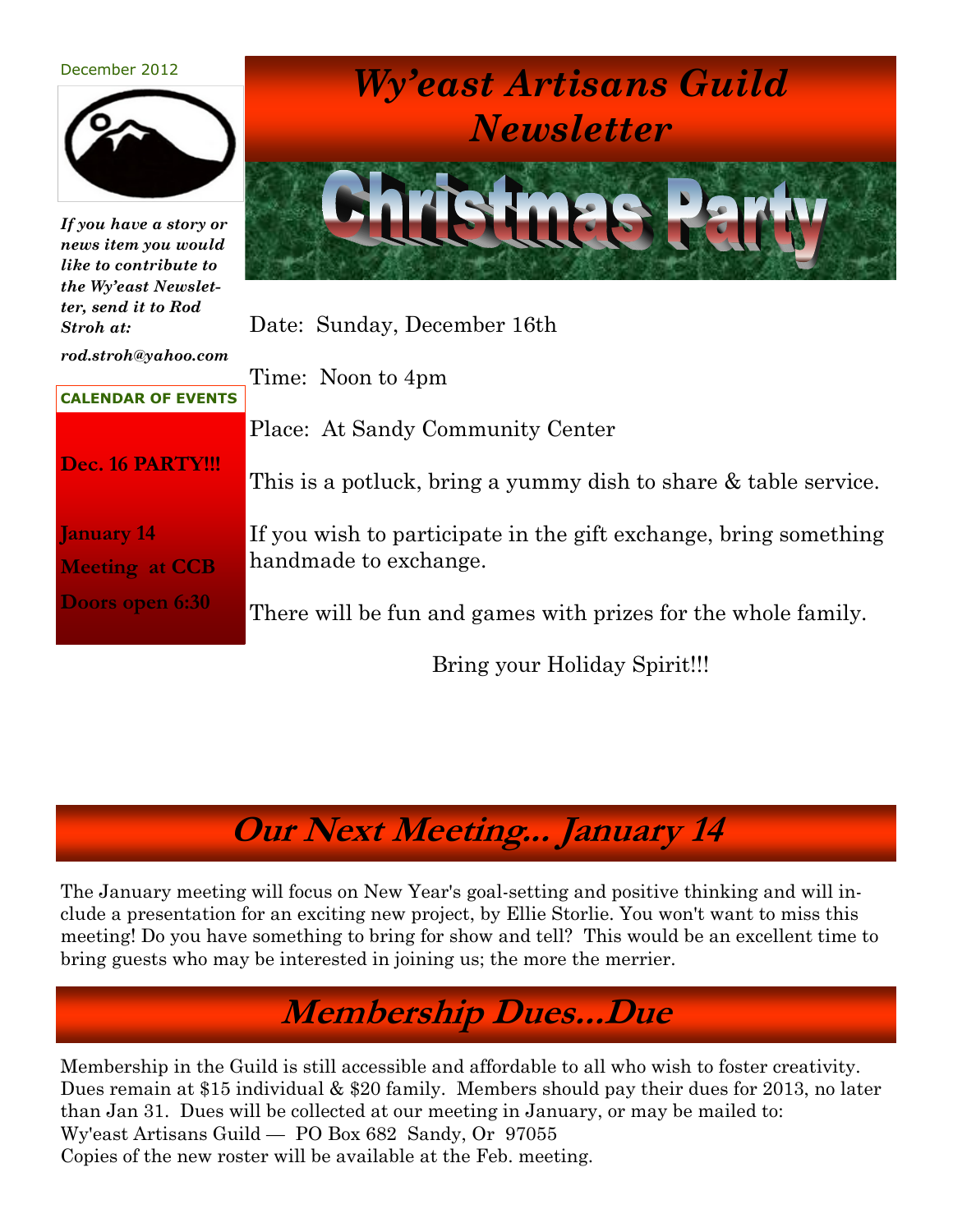### **New Officers & Board Elected**

The 2013 WAG Officers are: Ann Fenwick—President, Cheryl Hooley—Secretary and Becky Hawley—Treasurer. Ann is preparing for Happy New Year, so stay tuned…

WAG welcomes Debi Vann to the WAG Board! She is looking forward to using her experience to move the Guild forward and in new directions over the next year.

**Martha Reel**, a big THANK YOU! … for your past service on the WAG Board, for your cheerful spirit and volunteerism. Your years of service are much appreciated!

#### **Next Art Show at SAT**

*The Last Romance..."Second Chances"*

Recycled art made from; recycled material, a painting over an old painting, artwork with a pentimento (Look it up) or whatever you can come up with! **Tag info due by, January 28.**

The deadline for entering artwork into the shows is 7-10 days before the preview. Please do NOT wait until the last minute to send in your tag info, Putting on these shows takes time and planning, to say the least. It's very helpful to know who's planning to participating, as far in advance as possible.

The Guild does not take a commission, but asks you consider a donation to fund its community programs. 20% is traditional, but it's up to you.

(Entries are not covered by insurance and are shown at your own risk.)

**Website Information**

We have a website... wyeastartisansguild.com

Thanks go to Debi Vann again, for this service to benefit the Guild. This site will be updated in February with information for each current member. Each member has a page onto which they may have artwork, a bio or other information placed.

If you do NOT want your information listed, will you please let us know when you renew your membership.

Send questions and information about submissions to Debi at: [debi@cherokeedesign.com](mailto:debi@cherokeedesign.com)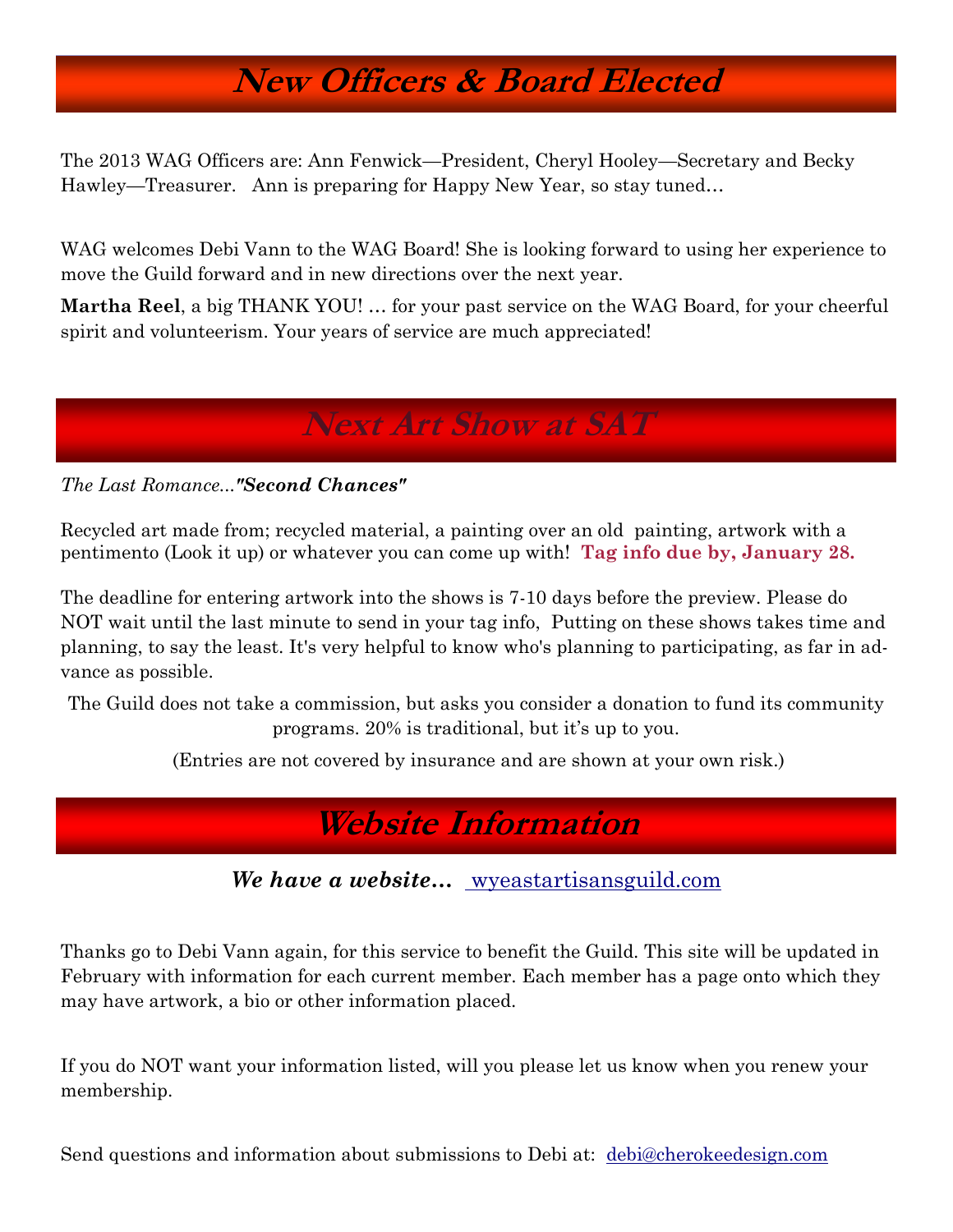## **2013 Meetings**

Martha Reel and Claire Harrison are program coordinators for our regular meetings in the coming year. They are planning for guest speakers and other interesting programs.

**Correction**

Correcting information from a prior email... Solace in Silk donated 26 scarves in April and 29 in October.

**Art Workshops By the Sea** 

From Carol Jones: [http://www.artworkshopsbythesea.com](http://www.artworkshopsbythesea.com/)

Located On the Beautiful Oregon Coast Where Fine Art & Fun come together !

### **Board of Directors & Officers**

- Becky Hawley Board Member & President
- Ann Fenwick Board Member & Vice President [fenwicks1@](mailto:fenwicks1@frontier.com)[frontier.com](mailto:kathrynedevries.artworks@gmail.com)
- Cheryl Hooley Board Member & Secretary
- Martha Reel Board Member [marthareel@gmail.com](mailto:marthareel@gmail.com)
- Debi Vann Board Member [debi@cherokeedesign.com](mailto:debi@cherokeedesign.com)
- Rod Stroh Elected Officer / Treasurer rod.stroh[@yahoo.com](mailto:bek.hawley@yahoo.com)